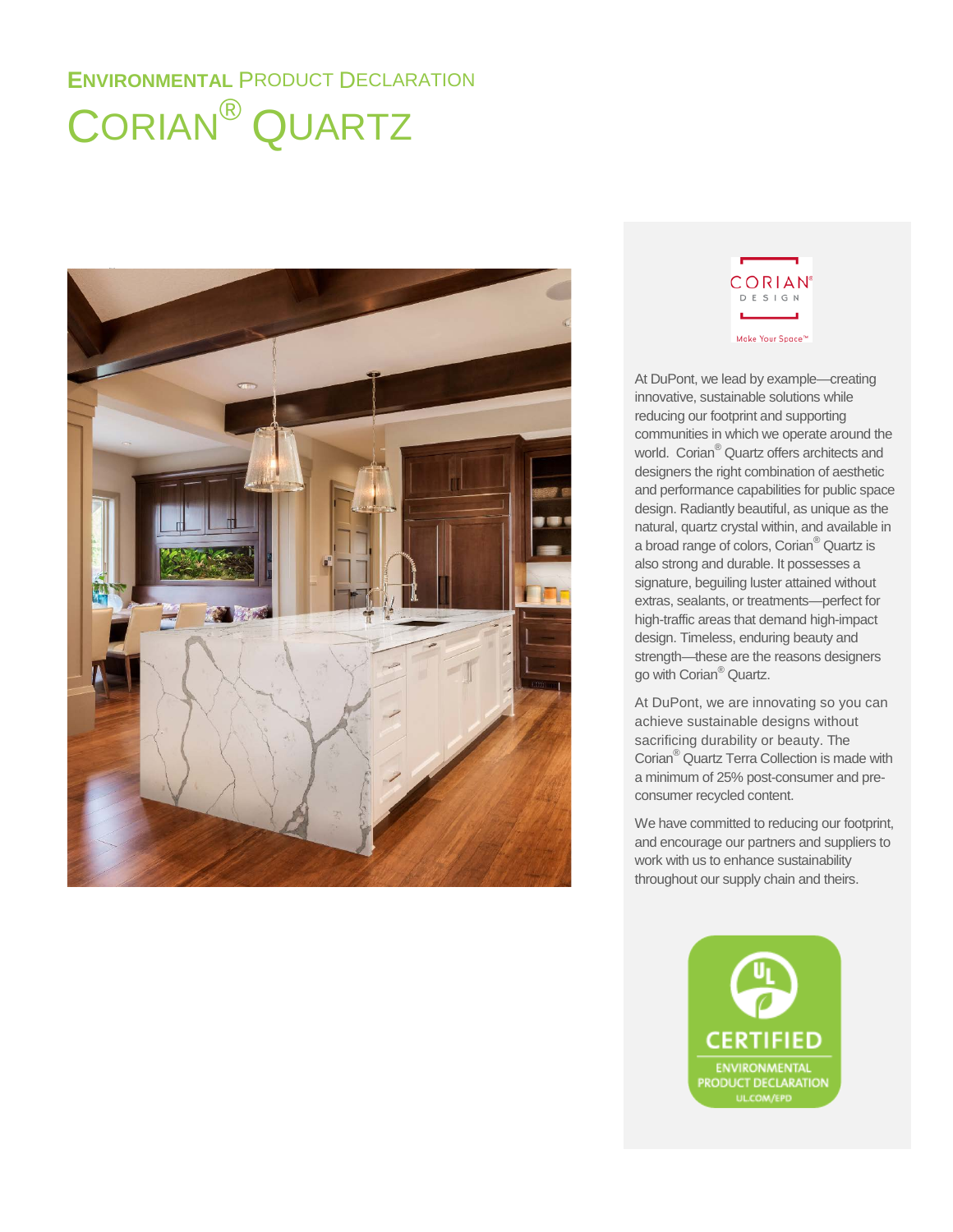

**CORIAN® QUARTZ**

**According to ISO 14025** 

This declaration is an environmental product declaration (EPD) in accordance with ISO 14025. EPDs rely on Life Cycle Assessment (LCA) to provide information on a number of environmental impacts of products over their life cycle. Exclusions: EPDs do not indicate that any environmental or social performance benchmarks are met, and there may be impacts that they do not encompass. LCAs do not typically



address the site-specific environmental impacts of raw material extraction, nor are they meant to assess human health toxicity. EPDs can complement but cannot replace tools and certifications that are designed to address these impacts and/or set performance thresholds – e.g. Type 1 certifications, health assessments and declarations, environmental impact assessments, etc. Accuracy of Results: EPDs regularly rely on estimations of impacts, and the level of accuracy in estimation of effect differs for any particular product line and reported impact. Comparability: EPDs are not comparative assertions and are either not comparable or have limited comparability when they cover different life cycle stages, are based on different product category rules or are missing relevant environmental impacts. EPDs from different programs may not be comparable.

| <b>PROGRAM OPERATOR</b>                                                                                         | <b>UL Environment</b>                                       |                                                  |  |  |  |  |
|-----------------------------------------------------------------------------------------------------------------|-------------------------------------------------------------|--------------------------------------------------|--|--|--|--|
|                                                                                                                 |                                                             |                                                  |  |  |  |  |
| <b>IDECLARATION HOLDER</b><br><b>DuPont</b>                                                                     |                                                             |                                                  |  |  |  |  |
| <b>DECLARATION NUMBER</b>                                                                                       | 4787059050.104.1                                            |                                                  |  |  |  |  |
| <b>IDECLARED PRODUCT</b>                                                                                        | Zodiaq® Quartz                                              |                                                  |  |  |  |  |
| <b>REFERENCE PCR</b>                                                                                            | NSF International. (2013). PCR for Residential Countertops. |                                                  |  |  |  |  |
| <b>DATE OF ISSUE</b>                                                                                            | July 11, 2017                                               |                                                  |  |  |  |  |
| <b>PERIOD OF VALIDITY</b><br>5 Years                                                                            |                                                             |                                                  |  |  |  |  |
|                                                                                                                 | Product definition and information about building physics   |                                                  |  |  |  |  |
|                                                                                                                 | Information about basic material and the material's origin  |                                                  |  |  |  |  |
|                                                                                                                 | Description of the product's manufacture                    |                                                  |  |  |  |  |
| <b>CONTENTS OF THE</b>                                                                                          | Indication of product processing                            |                                                  |  |  |  |  |
| <b>DECLARATION</b>                                                                                              | Information about the in-use conditions                     |                                                  |  |  |  |  |
|                                                                                                                 | Life cycle assessment results                               |                                                  |  |  |  |  |
|                                                                                                                 | Testing results and verifications                           |                                                  |  |  |  |  |
| The PCR review was conducted by:                                                                                |                                                             | <b>NSF</b>                                       |  |  |  |  |
|                                                                                                                 |                                                             | <b>PCR Review Panel</b>                          |  |  |  |  |
|                                                                                                                 |                                                             | ncss@nsf.org                                     |  |  |  |  |
| This declaration was independently verified in accordance with ISO<br>14025 by Underwriters Laboratories        |                                                             |                                                  |  |  |  |  |
| □ INTERNAL                                                                                                      | $\boxtimes$ EXTERNAL                                        | Wade Stout, UL Environment                       |  |  |  |  |
| This life cycle assessment was independently verified in<br>accordance with ISO 14044 and the reference PCR by: |                                                             | Howard Storing                                   |  |  |  |  |
|                                                                                                                 |                                                             | Thomas P. Gloria, Industrial Ecology Consultants |  |  |  |  |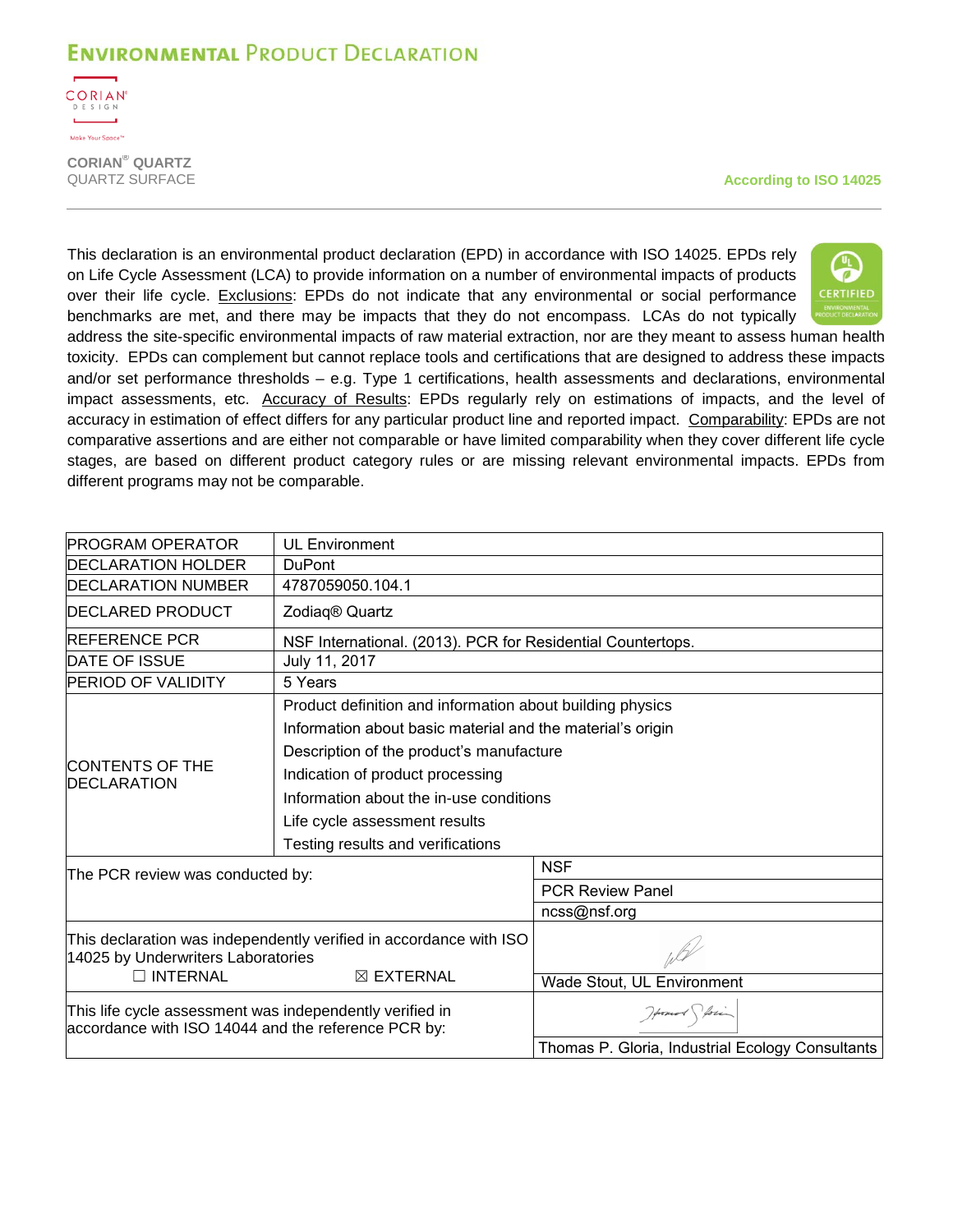

**CORIAN® QUARTZ**

According to ISO 14025

### **Key Environmental Parameters**

<span id="page-2-0"></span>Key environmental parameters are summarized upfront in [Table 1.](#page-2-0)

#### **Table 1: Key environmental parameters**

| <b>Parameter</b>                              | <b>Amount</b> |
|-----------------------------------------------|---------------|
| Global warming [ $kg CO2$ eq.]                | 94.3          |
| Primary energy demand [MJ]                    | 1.770         |
| Post-consumer recycled content percentage [%] | 2%            |

### **Company Description**

DuPont is a science company dedicated to solving challenging global problems, while creating measurable and meaningful value for its customers, employees and shareholders. Our dynamic portfolio of products, materials and services meets the ever-changing market needs of diverse industries in more than 90 countries. We unite around a set of core values—safety and health, environmental stewardship, highest ethical behavior and respect for people—just as we have for two centuries.

Agricultural systems that yield ample, safe and nutritious food while reducing the impact on the environment. Abundant, sustainable energy that decreases our dependence on non-renewable sources. Protection for the things that matter most—the planet and its inhabitants. DuPont creates products and services that help meet these needs. And we are resolved to meet these needs responsibly, working directly in the communities in which we operate. We have committed to reducing our footprint, and encourage our partners and suppliers to work with us to enhance sustainability throughout our supply chain and theirs.

### **Product Specifications**

#### **Product Description**

Our scientists created Corian® Quartz, previously known as Zodiaq®, for the demanding ones—the architects, designers, and homeowners who are as exacting about aesthetics as they are about performance.

The sparkling crystal within Corian<sup>®</sup> Quartz balances stunning light-play with mesmerizing depth. Long-lasting and GREENGUARD and GREENGUARD Gold Certified as a low-emitting material, Corian® Quartz surfaces are a highperformance material, delivering strength, and heat and scratch resistance. The Corian<sup>®</sup> Quartz Terra Collection is the same sophisticated quartz surface as ever, but its composition includes a percentage of pre-consumer and postconsumer recycled content (Post-consumer content percentages vary by color). When properly cleaned, Corian<sup>®</sup> Quartz does not promote the growth of mold and mildew. Corian<sup>®</sup> Quartz may help contribute to U.S. Green Building Council (USGBC) LEED® points. Most colors of Corian® Quartz are NSF/ANSI Standard 51 Certified for the strictest level – Food Zone.

#### **Application**

Corian® Quartz can be used in residential applications, including kitchens and bathrooms, as well as in commercial applications for both horizontal and vertical installations. Corian<sup>®</sup> Quartz is an ideal choice for interior public spaces, homes, healthcare and food preparation facilities, schools, and offices.

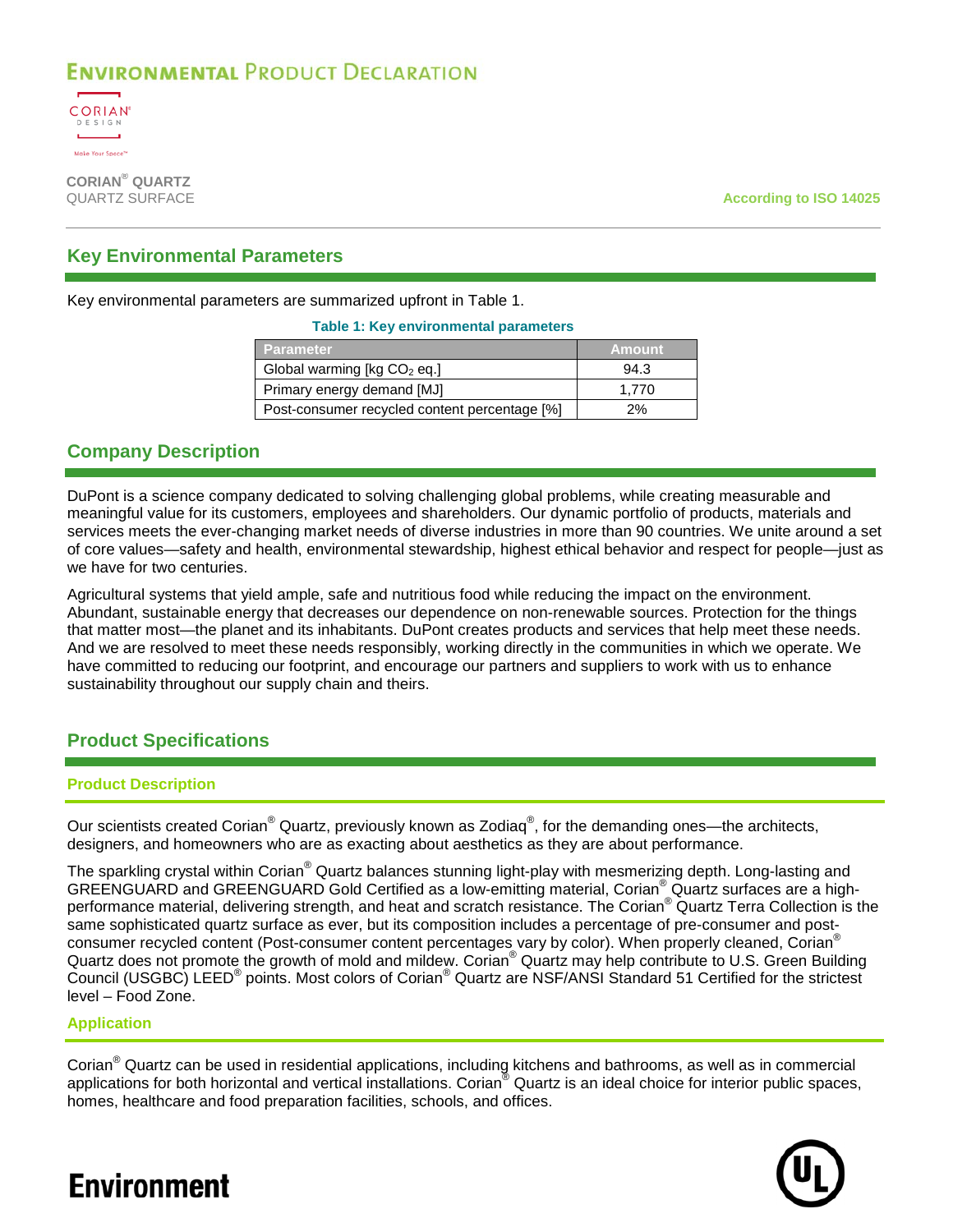

**CORIAN® QUARTZ**

**According to ISO 14025** 

### **Product Photos**



**Figure 1: Photographs of Corian® Quartz in its various applications**

### **Product Characteristics**

Corian® Quartz conforms to the following technical specifications for engineered stone:

- NSF/ANSI 51 Food equipment materials
- ISFA-3-01 (2013) Classification and standards for quartz surfacing material
- ISFA-3-02 (2013) Fabrication standards for quartz surfacing material

![](_page_3_Picture_12.jpeg)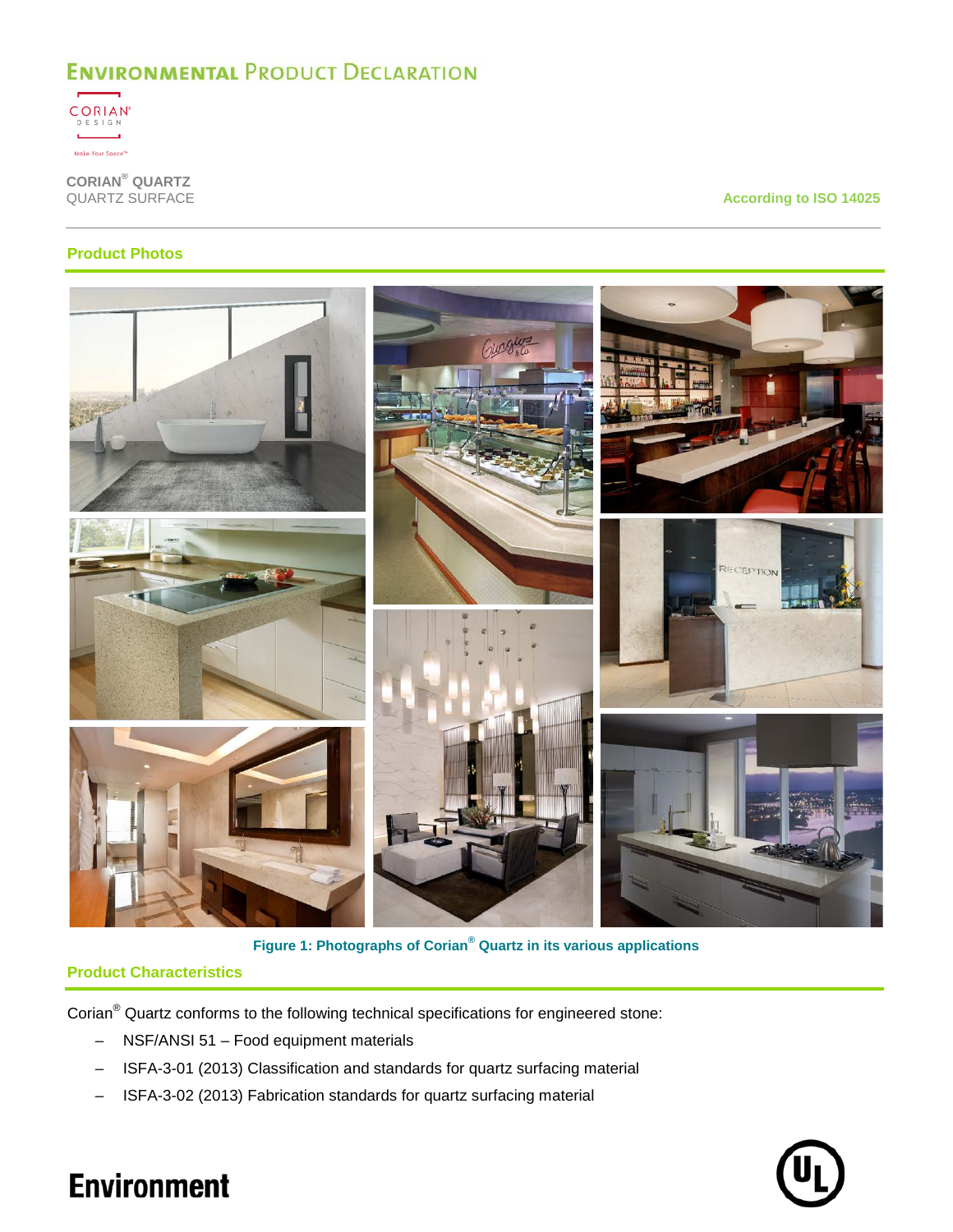![](_page_4_Picture_1.jpeg)

**CORIAN® QUARTZ**

**According to ISO 14025** 

<span id="page-4-0"></span>Technical details and product characteristics are detailed in [Table 2](#page-4-0) and [Table 3.](#page-4-1) Additional information on Corian<sup>®</sup> Quartz [performance properties](http://www.dupont.com/content/dam/dupont/tools-tactics/bi/surfaces-technical-library/documents/north-america/K-28294_Performance_Properties_of_Zodiaq_NA.pdf) can be found online.

| Characteristic             | <b>Nominal Value</b>                                                                                                                                                                                                                                                                                                                                                                                                                                              | <b>Unit</b>                       |  |  |  |
|----------------------------|-------------------------------------------------------------------------------------------------------------------------------------------------------------------------------------------------------------------------------------------------------------------------------------------------------------------------------------------------------------------------------------------------------------------------------------------------------------------|-----------------------------------|--|--|--|
| Primary material thickness | $20 - 30 (0.75 - 1.13)$                                                                                                                                                                                                                                                                                                                                                                                                                                           | mm (inch)                         |  |  |  |
| Slab length                | 305 (120)                                                                                                                                                                                                                                                                                                                                                                                                                                                         | cm (inch)                         |  |  |  |
| Slab width                 | 160 (63)                                                                                                                                                                                                                                                                                                                                                                                                                                                          | cm (inch)                         |  |  |  |
| Primary material weight    | $49 - 73(10 - 15)$                                                                                                                                                                                                                                                                                                                                                                                                                                                | $kg/m^2$ (lbs./ft. <sup>2</sup> ) |  |  |  |
| Underlayment included      | <b>None</b>                                                                                                                                                                                                                                                                                                                                                                                                                                                       |                                   |  |  |  |
| Underlayment type          | <b>None</b>                                                                                                                                                                                                                                                                                                                                                                                                                                                       |                                   |  |  |  |
| VOC emissions test method  | UL 2818 - 2013 Standard for Chemical Emissions for<br>Building Materials, Finishes and Furnishings<br>ANSI/BIFMA M7.1-2011(R2016) and determined to<br>comply with ANSI/BIFMA X7.1-2011(R2016) and<br>ANSI/BIFMA e3-2014e Credit 7.6.1, 7.6.2, and 7.6.3 in<br>an Open Plan Office Environment. Products also<br>determined compliant in accordance with California<br>Department of Public Health (CDPH) Standard Method<br>V1.1-2010 in the office environment. |                                   |  |  |  |
| Other characteristics      | <b>GREENGUARD and GREENGUARD GOLD certification</b>                                                                                                                                                                                                                                                                                                                                                                                                               |                                   |  |  |  |

### **Table 2: Engineered stone characteristics**

#### **Table 3: Additional engineered stone characteristics**

<span id="page-4-1"></span>

| <b>Characteristic</b>                   | <b>Nominal Value</b>                    | <b>Test Method</b>   |  |
|-----------------------------------------|-----------------------------------------|----------------------|--|
| <b>Bulk density</b>                     | 2.4 g/cm <sup>3</sup>                   | ASTM C97             |  |
| Gloss                                   | $45 - 50$                               | <b>ANSI Z124</b>     |  |
| Water absorption                        | 0.12%                                   | ASTM C373            |  |
| Coefficient of linear thermal expansion | $1.4 \times 10^{-5}$ m/m <sup>o</sup> C | ASTM D696            |  |
| Flexural strength                       | $> 5,300$ psi                           | ASTM D790            |  |
| Flexural modulus                        | $5.3 - 5.7 \times 10^6$ psi             |                      |  |
| Boiling water resistance rating         | None to slight effect                   | <b>NEMA LD 3-3.5</b> |  |
| High temperature resistance rating      | None to slight effect                   | <b>NEMA LD 3-3.6</b> |  |

![](_page_4_Picture_9.jpeg)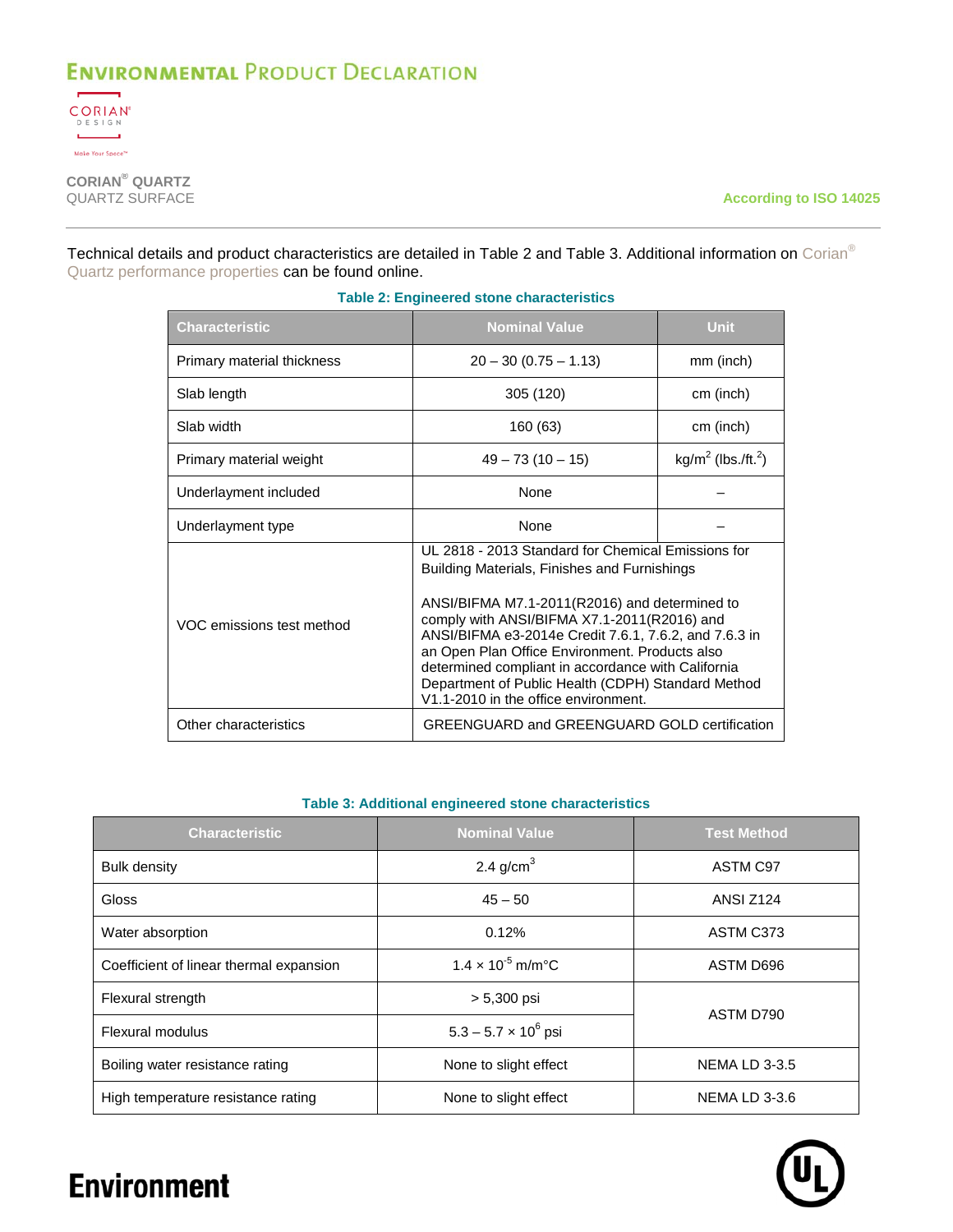![](_page_5_Picture_1.jpeg)

**CORIAN® QUARTZ**

**According to ISO 14025** 

| Characteristic                                                                           | <b>Nominal Value</b>                                             | <b>Test Method</b>                                    |  |  |
|------------------------------------------------------------------------------------------|------------------------------------------------------------------|-------------------------------------------------------|--|--|
| Mohs hardness                                                                            | $\overline{7}$                                                   | <b>Mohs Hardness Scale</b>                            |  |  |
| Compressive strength, dry                                                                | 27,300 psi                                                       |                                                       |  |  |
| Compressive strength, wet                                                                | 24,400 psi                                                       | ASTM C170                                             |  |  |
| Color fastness                                                                           | No effect                                                        | <b>NEMA LD 3-3.3</b>                                  |  |  |
| Ball impact resistance: Slabs<br>No fracture - $\frac{1}{2}$ lb. ball - 2 cm & 3 cm slab | 164 in. (no failure at height)                                   | <b>NEMA LD 3-3.8</b>                                  |  |  |
| Wear and cleanability                                                                    | Pass                                                             | CSA B45.5-11 /<br>IAPMO Z124-2011                     |  |  |
| Stain resistance                                                                         | Pass                                                             | CSA B45.5-11 /<br>IAPMO Z124-2011                     |  |  |
| Fungal resistance                                                                        | ASTM rating of 0, no observed growth<br>on product at 100x power | ASTM G21                                              |  |  |
| Bacterial resistance                                                                     | No observed growth on product at<br>100x power                   | ASTM G22                                              |  |  |
| Microbial resistance                                                                     | Highly resistant to mold growth                                  | UL Environment, UL 2824<br>(ASTM D6329)               |  |  |
| Abrasion resistance                                                                      | 139                                                              | ASTM C501                                             |  |  |
| Point impact                                                                             | Passes                                                           | ANSI Z124.6.4.2.1                                     |  |  |
| Static coefficient of friction (as received)                                             | 0.89 dry / 0.61 wet                                              | <b>ASTM C1028</b>                                     |  |  |
| Long and short term                                                                      | $< 0.04\%$                                                       | ASTM D570                                             |  |  |
| Moisture expansion                                                                       | $< 0.01\%$                                                       | ASTM C370                                             |  |  |
| Freeze thaw resistance                                                                   | Unaffected                                                       | <b>ASTM C1026</b>                                     |  |  |
| Flammability                                                                             | Class A                                                          | NFPA 101 <sup>®</sup> : Life Safety Code <sup>®</sup> |  |  |
| Flame spread index (FSI)                                                                 | $FSI = 0$ for 3cm, $FSI = 5$ for 2 cm                            |                                                       |  |  |
| Smoke developed index (SDI)                                                              | $SDI = 40$ for 3 cm, $SDI = 75$ for 2 cm                         | ASTM E84, NFPA 255 & UL 723                           |  |  |
| Flame spread value (FSV)                                                                 | $FSV = 0$ for 3 cm, $FSV = 5$ for 2 cm                           |                                                       |  |  |
| Smoke developed value (SDV)                                                              | $SDV = 10$ for 3 cm, $SDV = 40$ for 2 cm                         | CAN/ULC-S102                                          |  |  |

#### **Material Content**

**Environment** 

Corian® Quartz is a quartz-based engineered stone. It is composed primarily of recycled glass and quartz in various forms, along with pigments and a resin binder. Ingredients are summarized in [Table 4.](#page-6-0)

![](_page_5_Picture_7.jpeg)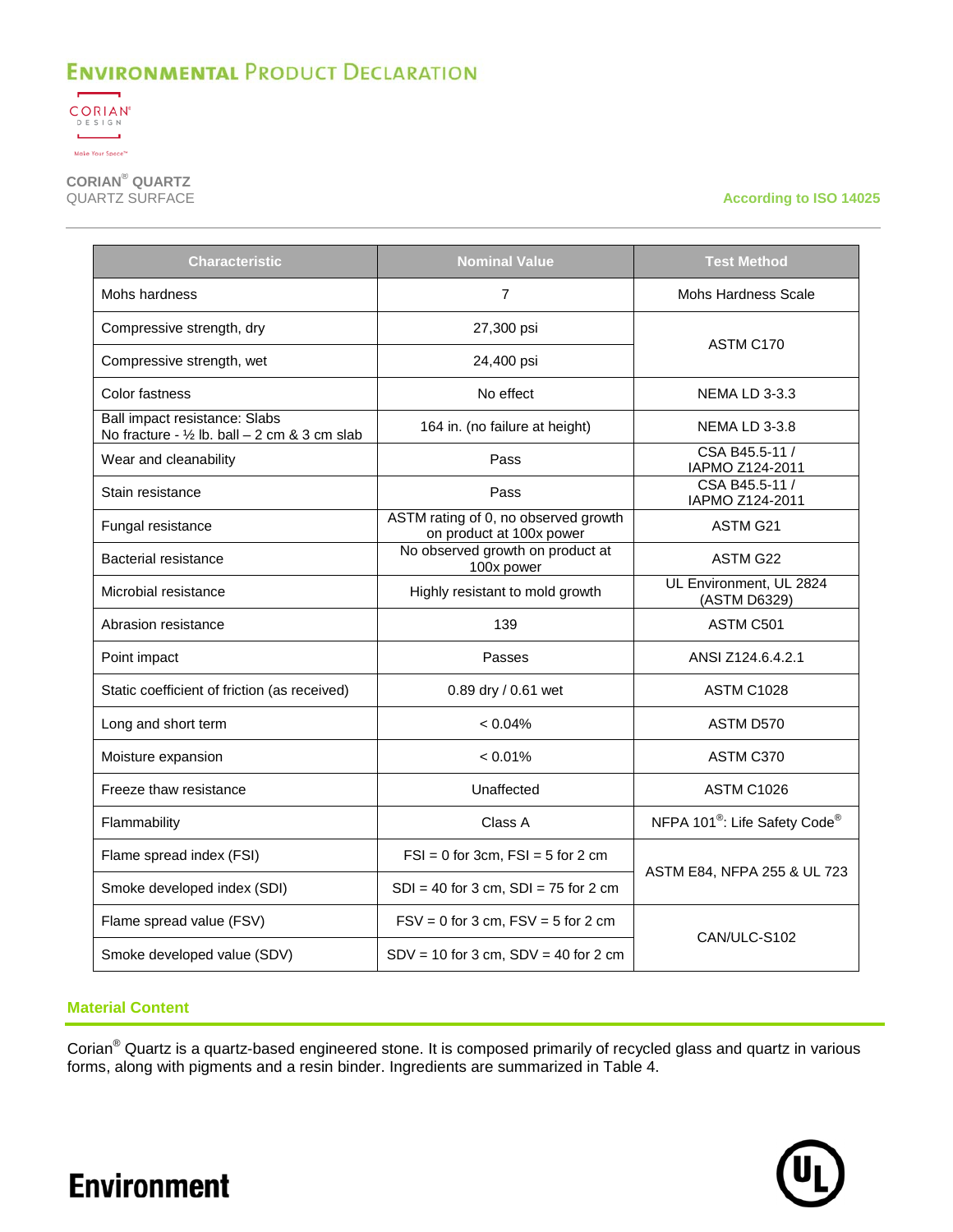![](_page_6_Picture_1.jpeg)

<span id="page-6-0"></span>**CORIAN® QUARTZ**

**According to ISO 14025** 

| Table 4: Corian <sup>®</sup> Quartz material composition     |             |              |  |  |  |  |
|--------------------------------------------------------------|-------------|--------------|--|--|--|--|
| <b>Material</b>                                              | Mass $[\%]$ | Mass [kg]    |  |  |  |  |
| Quartz (silica)                                              | $80 - 95%$  | $50 - 60$ kg |  |  |  |  |
| Resin                                                        | $< 10\%$    | $< 6.7$ kg   |  |  |  |  |
| Other ingredients (including recycled<br>glass and pigments) | $< 5\%$     | $<$ 3.2 kg   |  |  |  |  |

#### **Engineered Stone Production**

Corian® Quartz is produced at facilities in Canada and China. Production is weighted by North American sales. At the facilities, raw materials are mixed, cast, cured, and molded into slabs. The slabs are then polished before being packaged for distribution.

## **Underlying Life Cycle Assessment**

The analysis was conducted according to NSF's product category rule for residential countertops (NSF International, 2013) and accompanying addendum (UL, 2017). The analysis represents the average environmental performance of Corian® Quartz from DuPont's two facilities, as weighted by sales to North America. All colors and slab dimensions are included.

#### **Functional Unit**

The functional unit is 1 m<sup>2</sup> (10.8 ft<sup>2</sup>) of 26.5-mm thick surface for a period of 10 years in use.

#### **System Boundary**

The analysis represents the cradle-to-grave life cycle of Corian<sup>®</sup> Quartz. The following life cycle stages are included in the analysis:

- **Material Acquisition and Pre-Processing:** This stage includes the extraction of materials from nature, processing required to create the raw materials used in surfaces production, and transportation of the materials to the construction stage. Any processing of secondary materials used in surfaces production is also included.
- **Construction:** During construction, raw materials for the countertop are processed into slab. The stage also includes production and inbound transport of packaging materials.
- **Installation:** The installation stage starts with the transportation of the slab to a warehouse, distributor, and/or fabricator. The fabricator, who is responsible for customizing the slab, is assumed to travel to the installation site to take initial measurements. These measurements are used to customize the slab back at the fabrication facility. Since Corian<sup>®</sup> Quartz is used for more than residential countertops, a 10% scrap rate is assumed. Lastly, the customized slab is transported to the installation site and installed with Corian<sup>®</sup> joint adhesive.
- **Use and Maintenance:** Use includes product maintenance—typically cleaning with tap water and soap—over the 10-year timeframe. No sealing or additional maintenance is needed.

![](_page_6_Picture_17.jpeg)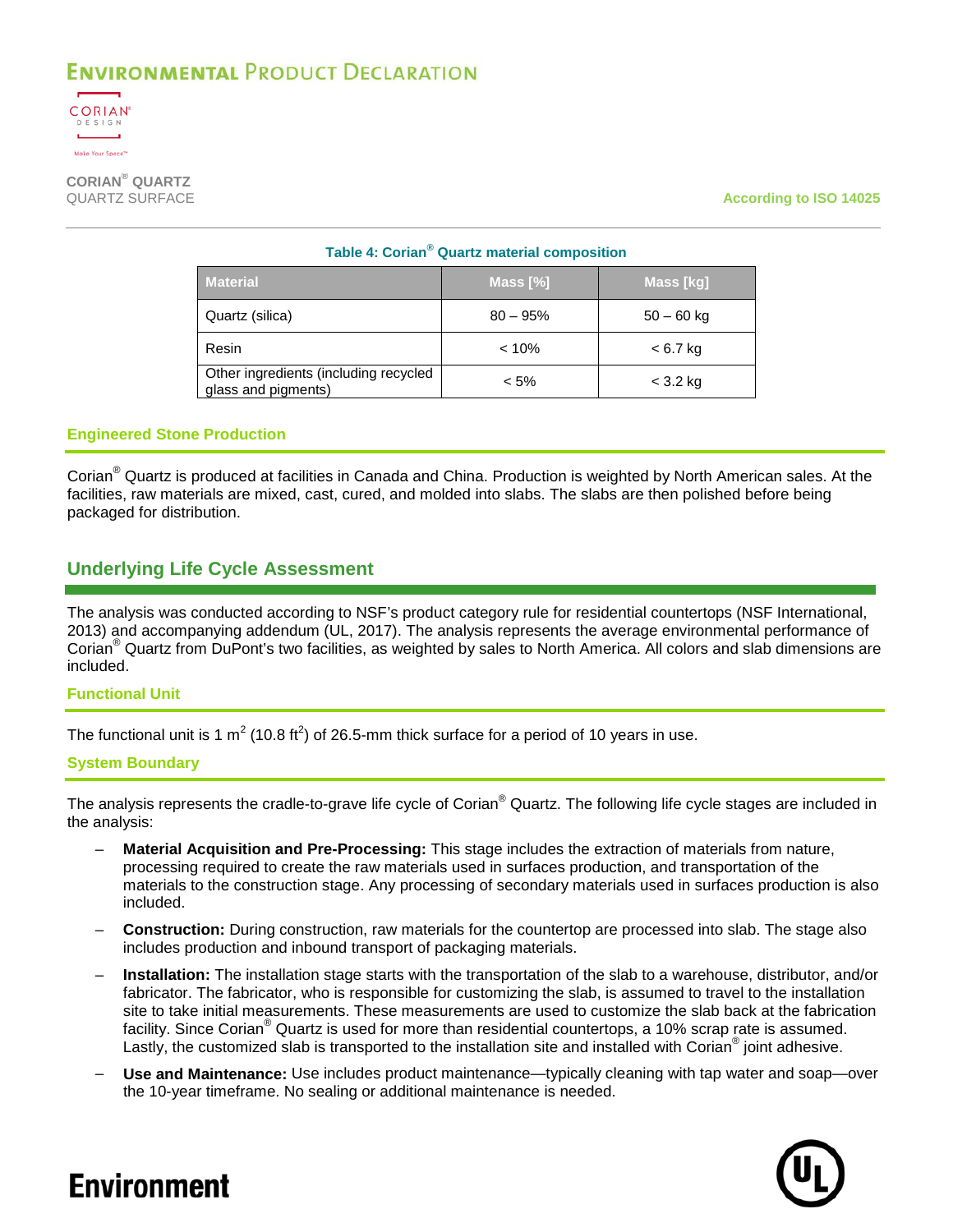![](_page_7_Picture_1.jpeg)

**CORIAN® QUARTZ**

According to ISO 14025

– **End-of-Life:** The end-of-life stage includes the disposal of the surface, as well as the disposal of packaging from installation. Corian® Quartz is assumed to be disposed entirely to landfill or incinerated.

#### **Cut-off Criteria**

No cut-off criteria were applied in this study. All reported data was incorporated and modeled using best available Life Cycle Inventory (LCI) data.

#### **Allocation**

No allocation was necessary for primary data collected from DuPont's manufacturing facilities. The cut-off allocation approach was used to address secondary material use, as well as any packaging material recycling at end-of-life.

#### **Background Data**

Background datasets for upstream and downstream data are representative of the years 2009 – 2015 and were obtained from the GaBi 2016 databases (thinkstep, 2016).

#### **Data Quality**

A variety of tests and checks were performed throughout the project to ensure high quality of the completed LCA. Checks included an extensive review of project-specific LCA models as well as the background data used.

Data included first-hand industry data from DuPont in combination with consistent background life cycle inventory information from the GaBi 2016 databases. The data are representative of Corian® Quartz produced for the North American market in 2015.

### **Life Cycle Assessment Results and Analysis**

Life cycle assessment results are presented per the functional unit.

#### **Materials Resources**

Materials resources, listed in [Table 5,](#page-7-0) consist of all of the elementary flows included in the entire product system. Virgin renewable resources consist largely of air and carbon dioxide needed in materials acquisition, while virgin nonrenewable resources mainly consist of rock and quartz resources. Recycled materials consist of post-consumer and post-industrial glass used in the product formulation.

<span id="page-7-0"></span>

|                                    | <b>Units</b> | <b>Materials</b><br>acquisition | <b>Construction</b> | <b>Installation</b> | Use & maint. | End-of-life  | <b>Total</b> |
|------------------------------------|--------------|---------------------------------|---------------------|---------------------|--------------|--------------|--------------|
| Virgin renewable<br>resources      | kg           | $3.25E + 02$                    | 8.69E+01            | 2.87E+01            | $2.95E + 00$ | $3.95E + 01$ | $4.83E + 02$ |
| Recycled resources                 | kg           | 1.55E+00                        |                     |                     |              |              | 1.55E+00     |
| Virgin non-<br>renewable resources | kg           | 8.67E-02                        | 3.66E-02            | 3.73E-02            | 1.35E-03     | 7.88E-02     | 2.41E-01     |

#### **Table 5: Corian® Quartz materials resource results per functional unit**

![](_page_7_Picture_20.jpeg)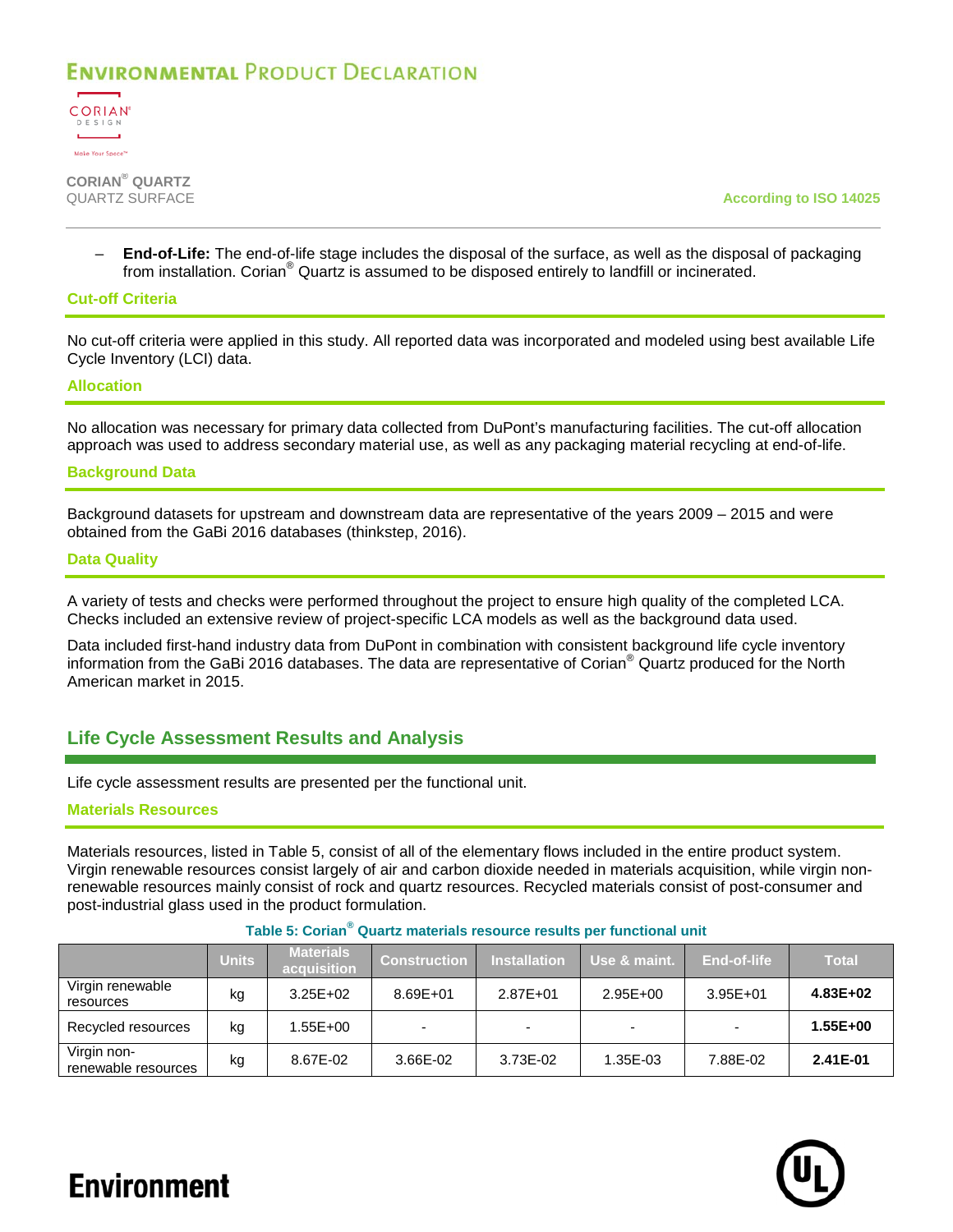![](_page_8_Picture_1.jpeg)

**CORIAN® QUARTZ**

**According to ISO 14025** 

### **Energy Consumption**

| Table 6: Corian <sup>®</sup> Quartz energy consumption results per functional unit |              |                                 |                     |                     |                          |                          |              |  |
|------------------------------------------------------------------------------------|--------------|---------------------------------|---------------------|---------------------|--------------------------|--------------------------|--------------|--|
|                                                                                    | <b>Units</b> | <b>Materials</b><br>acquisition | <b>Construction</b> | <b>Installation</b> | Use & maint.             | <b>End-of-life</b>       | <b>Total</b> |  |
| Non-renewable                                                                      |              |                                 |                     |                     |                          |                          |              |  |
| Fossil-fuel based                                                                  | MJ           | $8.64E + 02$                    | $1.71E + 02$        | $3.46E + 02$        | $6.85E + 00$             | $6.48E + 01$             | $1.45E + 03$ |  |
| Nuclear                                                                            | MJ           | $2.58E + 01$                    | $5.26E + 00$        | 1.23E+01            | 2.05E-01                 | $4.08E + 00$             | 4.77E+01     |  |
| <b>Renewable</b>                                                                   |              |                                 |                     |                     |                          |                          |              |  |
| Solar                                                                              | MJ           | 2.06E+01                        | $5.92E + 00$        | $8.63E + 00$        | 4.24E-02                 | $2.37E + 00$             | 3.75E+01     |  |
| Wind                                                                               | MJ           | 8.47E+00                        | $1.82E + 01$        | $2.00E + 00$        | 3.73E-02                 | 8.55E-01                 | 2.96E+01     |  |
| Hydro                                                                              | MJ           | 4.98E+00                        | $1.86E + 02$        | $2.41E + 00$        | 3.76E-02                 | 8.17E-01                 | $1.94E + 02$ |  |
| <b>Biomass</b>                                                                     | MJ           | $\overline{\phantom{0}}$        | $7.11E+00$          |                     | $\overline{\phantom{0}}$ | $\overline{\phantom{a}}$ | 7.11E+00     |  |
| Geothermal                                                                         | MJ           | 3.07E-01                        | 4.28E-03            | 4.35E-01            | 6.71E-03                 | 1.19E-01                 | 8.72E-01     |  |

#### **Impact Assessment**

Impact assessment results are listed in [Table 7.](#page-8-0) Acidification potential (AP), photochemical ozone creation potential (POCP), eutrophication potential (EP), and ozone depletion potential (POCP) results were calculated using the TRACI 2.1 methodology. Global warming potential (GWP) results were calculated based on the 5<sup>th</sup> assessment report of the Intergovernmental Panel on Climate Change (IPCC), and abiotic depletion potential (ADP) results are based on CML 2001 (v4.7, January 2016).

**Table 7: Corian® Quartz impact assessment results per functional unit**

<span id="page-8-0"></span>

|               | <b>Units</b>           | <b>Materials</b><br>acquisition | <b>Construction</b> | <b>Installation</b> | Use & maint. | <b>End-of-life</b> | <b>Total</b> |
|---------------|------------------------|---------------------------------|---------------------|---------------------|--------------|--------------------|--------------|
| <b>GWP</b>    | $kg CO2$ eq.           | $4.24E + 01$                    | $1.75E + 01$        | $2.62E + 01$        | 2.96E-01     | 7.92E+00           | $9.43E + 01$ |
| AP            | kg SO <sub>2</sub> eq. | 2.62E-01                        | 7.03E-02            | 1.90E-01            | 5.36E-04     | 2.01E-02           | 5.43E-01     |
| <b>POCP</b>   | $kg$ $O_3$ eq.         | $4.71E + 00$                    | $1.53E + 00$        | $4.30E + 00$        | 9.40E-03     | 3.67E-01           | 1.09E+01     |
| EP            | kg N eq.               | 1.23E-02                        | 3.41E-03            | 1.16E-02            | 4.45E-05     | 1.27E-03           | 2.86E-02     |
| <b>ODP</b>    | kg R <sub>11</sub> eg. | 1.51E-09                        | 1.29E-10            | 1.46E-09            | 2.28E-11     | 4.15E-10           | 3.53E-09     |
| ADP, elements | kg Sb eg.              | 6.05E-05                        | 6.23E-06            | 4.74E-06            | 3.69E-07     | 1.63E-06           | 7.35E-05     |
| ADP, fossil   | MJ                     | $8.64E + 02$                    | $1.71E + 02$        | $3.46E + 02$        | $6.85E + 00$ | $6.48E + 01$       | 1.45E+03     |

![](_page_8_Picture_10.jpeg)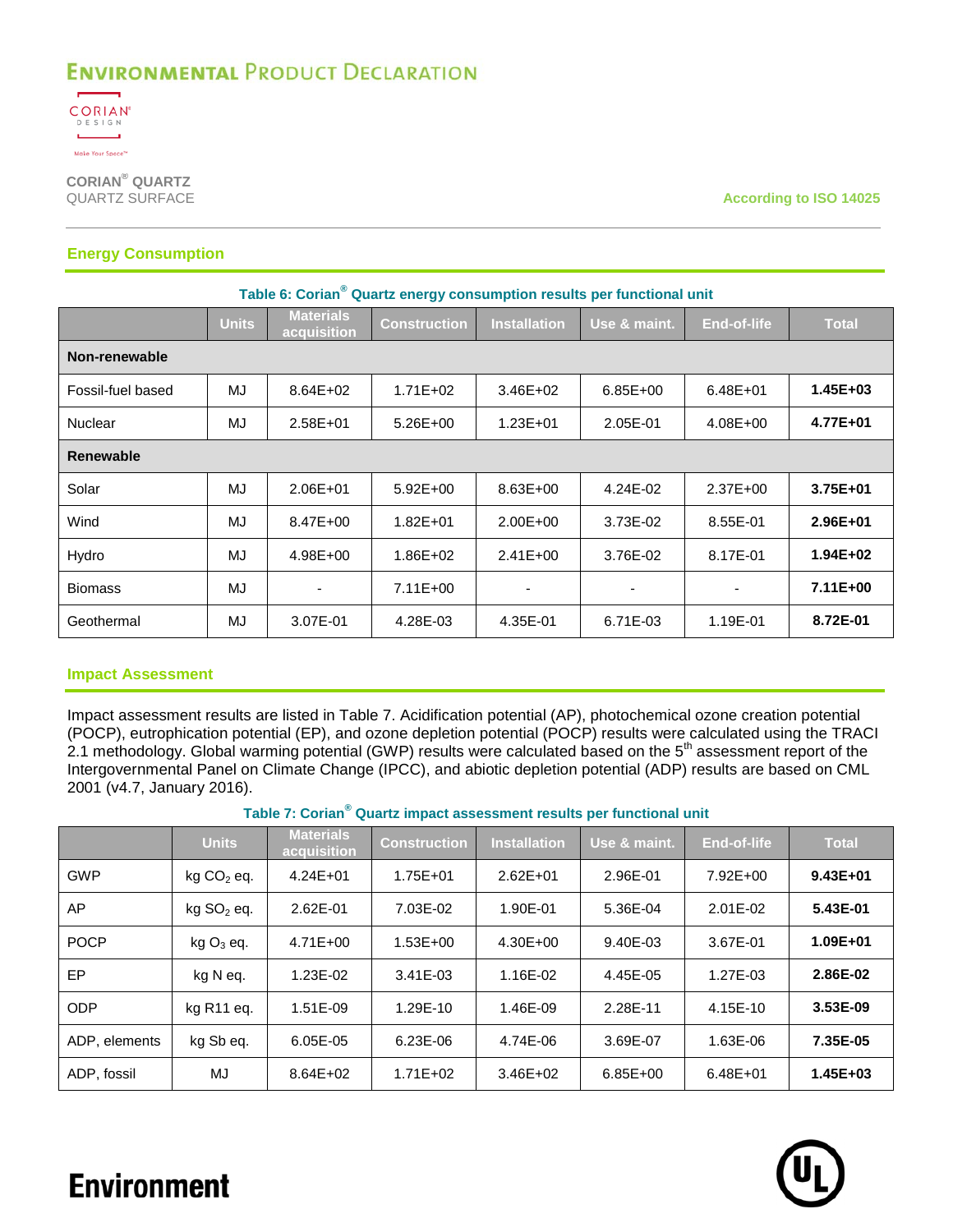![](_page_9_Picture_1.jpeg)

**CORIAN® QUARTZ**

**According to ISO 14025** 

#### **Emissions and Wastes**

| Table 8: Corian <sup>®</sup> Quartz emissions and wastes per functional unit |              |                                 |                          |                              |                          |                    |              |
|------------------------------------------------------------------------------|--------------|---------------------------------|--------------------------|------------------------------|--------------------------|--------------------|--------------|
|                                                                              | <b>Units</b> | <b>Materials</b><br>acquisition | <b>Construction</b>      | <b>Installation</b>          | Use & maint.             | <b>End-of-life</b> | <b>Total</b> |
| <b>Emissions to air</b>                                                      |              |                                 |                          |                              |                          |                    |              |
| SO <sub>x</sub>                                                              | kg           | $\blacksquare$                  | 6.43E-05                 |                              |                          |                    | 6.43E-05     |
| SO <sub>2</sub>                                                              | kg           | 1.26E-01                        | 4.39E-02                 | 6.56E-02                     | 2.61E-04                 | 7.46E-03           | 2.43E-01     |
| NO <sub>x</sub>                                                              | kg           | 1.87E-01                        | 3.54E-02                 | 1.71E-01                     | 3.57E-04                 | 1.45E-02           | 4.08E-01     |
| CO <sub>2</sub>                                                              | kg           | 3.89E+01                        | $1.61E + 01$             | 2.52E+01                     | 2.64E-01                 | 7.19E+00           | 8.77E+01     |
| $CO2$ (biogenic)                                                             | kg           | 1.57E+00                        | 2.10E+00                 | 8.20E-01                     | 1.06E-02                 | 6.83E-01           | 5.17E+00     |
| Methane                                                                      | kg           | 1.06E-01                        | 4.30E-02                 | 2.72E-02                     | 9.99E-04                 | 9.36E-03           | 1.87E-01     |
| $N_2O$                                                                       | kg           | 9.41E-04                        | 3.06E-04                 | 4.27E-04                     | 4.84E-06                 | 6.77E-05           | 1.75E-03     |
| CO                                                                           | kg           | 2.56E-01                        | 2.16E-02                 | 5.19E-02                     | 1.72E-04                 | 8.03E-03           | 3.37E-01     |
| <b>Emissions to water</b>                                                    |              |                                 |                          |                              |                          |                    |              |
| Phosphates                                                                   | kg           | 1.60E-04                        | 3.47E-05                 | 4.45E-04                     | 3.19E-07                 | 3.03E-05           | 6.70E-04     |
| <b>Nitrates</b>                                                              | kg           | 2.66E-03                        | 1.01E-03                 | 2.08E-03                     | 1.82E-05                 | 3.37E-04           | 6.11E-03     |
| Dioxin                                                                       | kg           | 6.92E-20                        | 9.73E-22                 | 9.78E-20                     | 1.51E-21                 | 2.68E-20           | 1.96E-19     |
| Heavy metals, As                                                             | kg           | 2.90E-05                        | 1.52E-06                 | 2.37E-05                     | 1.32E-07                 | 2.01E-06           | 5.64E-05     |
| Heavy metals, Cd                                                             | kg           | 1.33E-05                        | 3.37E-07                 | 1.04E-05                     | 9.33E-08                 | 1.02E-06           | 2.51E-05     |
| Heavy metals, Cr                                                             | kg           | 2.41E-04                        | 1.06E-05                 | 1.13E-04                     | 1.18E-05                 | 5.93E-05           | 4.35E-04     |
| Heavy metals, Pb                                                             | kg           | 2.12E-05                        | 1.41E-06                 | 1.46E-05                     | 1.85E-07                 | 1.78E-06           | 3.92E-05     |
| Heavy metals, Hg                                                             | kg           | 3.67E-07                        | 6.70E-08                 | 9.20E-08                     | 1.97E-09                 | 1.35E-08           | 5.42E-07     |
| Water input                                                                  | kg           | 1.86E+04                        | 2.06E+05                 | 3.15E+03                     | 7.94E+01                 | $1.91E + 03$       | 2.30E+05     |
| Freshwater<br>consumption                                                    | kg           | $1.41E + 02$                    | $6.89E + 02$             | 8.28E+01                     | 2.06E+01                 | $3.62E + 01$       | 9.70E+02     |
| <b>Waste management</b>                                                      |              |                                 |                          |                              |                          |                    |              |
| Incineration                                                                 | kg           |                                 | 8.39E-01                 | $1.41E + 00$                 | ÷,                       | 1.28E+01           | $1.51E+01$   |
| Landfill (non-<br>hazardous waste)                                           | kg           | -                               | $\overline{\phantom{a}}$ | 5.65E+00                     | $\overline{\phantom{0}}$ | $5.14E + 01$       | 5.70E+01     |
| Hazardous waste                                                              | kg           | $\overline{\phantom{0}}$        | $\overline{\phantom{a}}$ | $\overline{\phantom{a}}$     | $\overline{\phantom{a}}$ |                    | -            |
| Landfill avoidance<br>(recycling)                                            | kg           | ÷,                              | 2.67E+01                 | $\qquad \qquad \blacksquare$ | $\overline{\phantom{0}}$ | 1.14E-01           | 2.68E+01     |

![](_page_9_Picture_6.jpeg)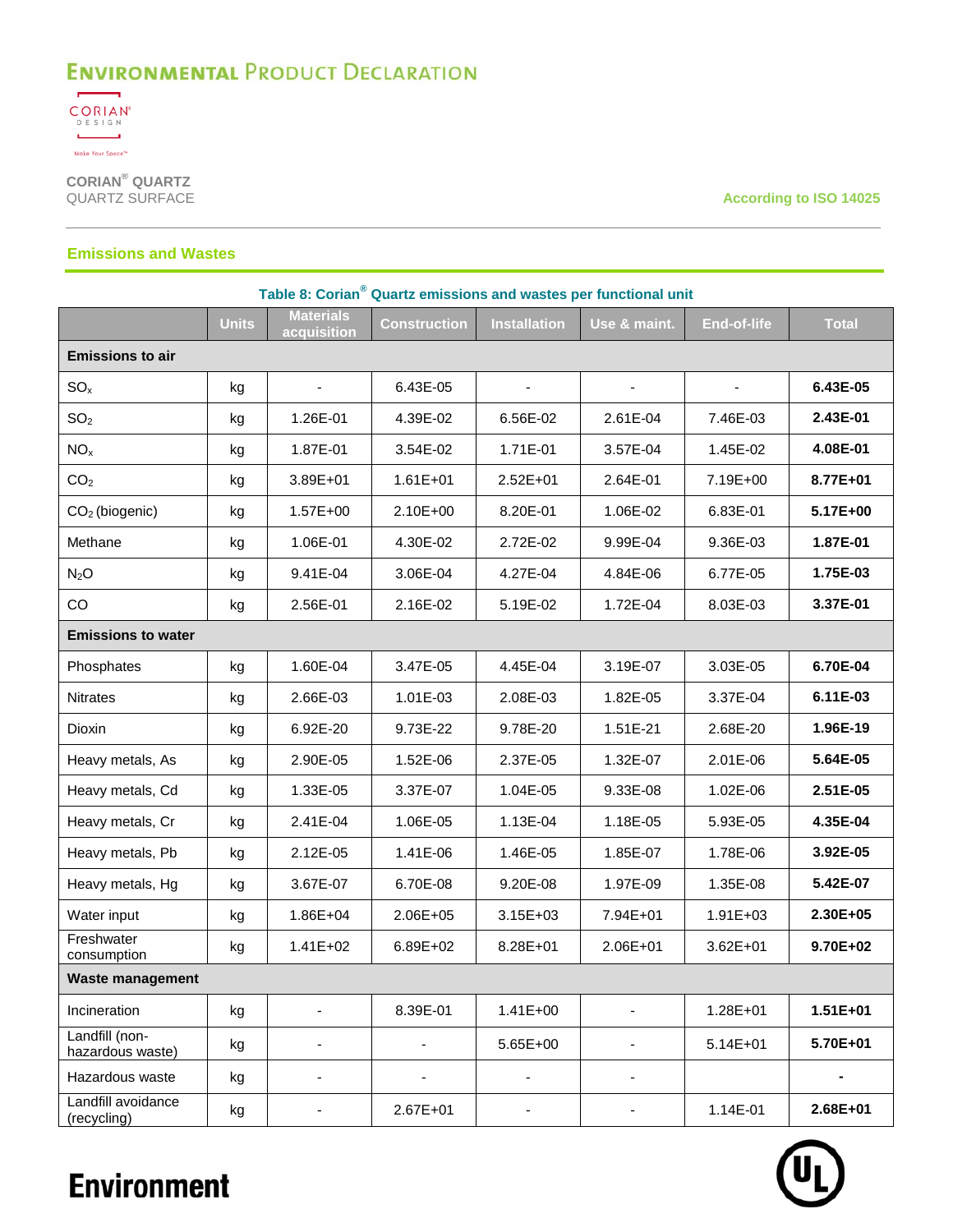![](_page_10_Picture_1.jpeg)

**CORIAN® QUARTZ**

**According to ISO 14025** 

## **Additional Environmental Information**

No toxicity impact category results are calculated, although one may reference Corian® Quartz HPD (DuPont, 2017). Material ingredients are disclosed in the Material Content section under the Product Specifications section.

Although the analysis assumes that the surface, at end-of-life, is disposed to landfill or incinerated, the material can also be re-purposed.

DuPont holds the following certifications and partnerships.

![](_page_10_Picture_8.jpeg)

NGBS Green Partner

SCS Global Services Certification for Recycled Content

GREENGUARD Gold Certification for Low Chemical Emissions

NSF Certification for Food Contact

ISO 14001 Responsible Care Management System

Additional information, including product details and company information, can be found at [www.dupont.com.](http://www.dupont.com/)

### **References**

DuPont. (2018). *Corian® Quartz Surface Health Product Declaration.* Retrieved from http://www.corianquartz.com/IMG/pdf/corian\_r\_\_quartz\_hpd\_194\_1519663040\_exp2020\_10.pdf

HPD Collaborative. (2018). Retrieved from https://www.hpd-collaborative.org/

NSF International. (2013). *PCR for Residential Countertops.*

thinkstep. (2016). *GaBi LCA Database Documentation*. Retrieved from thinkstep AG: http://www.gabisoftware.com/international/databases/gabi-databases/

UL. (2017). Addendum to NSF PCR for Residential Countertops.

## **Contact Information**

![](_page_10_Picture_22.jpeg)